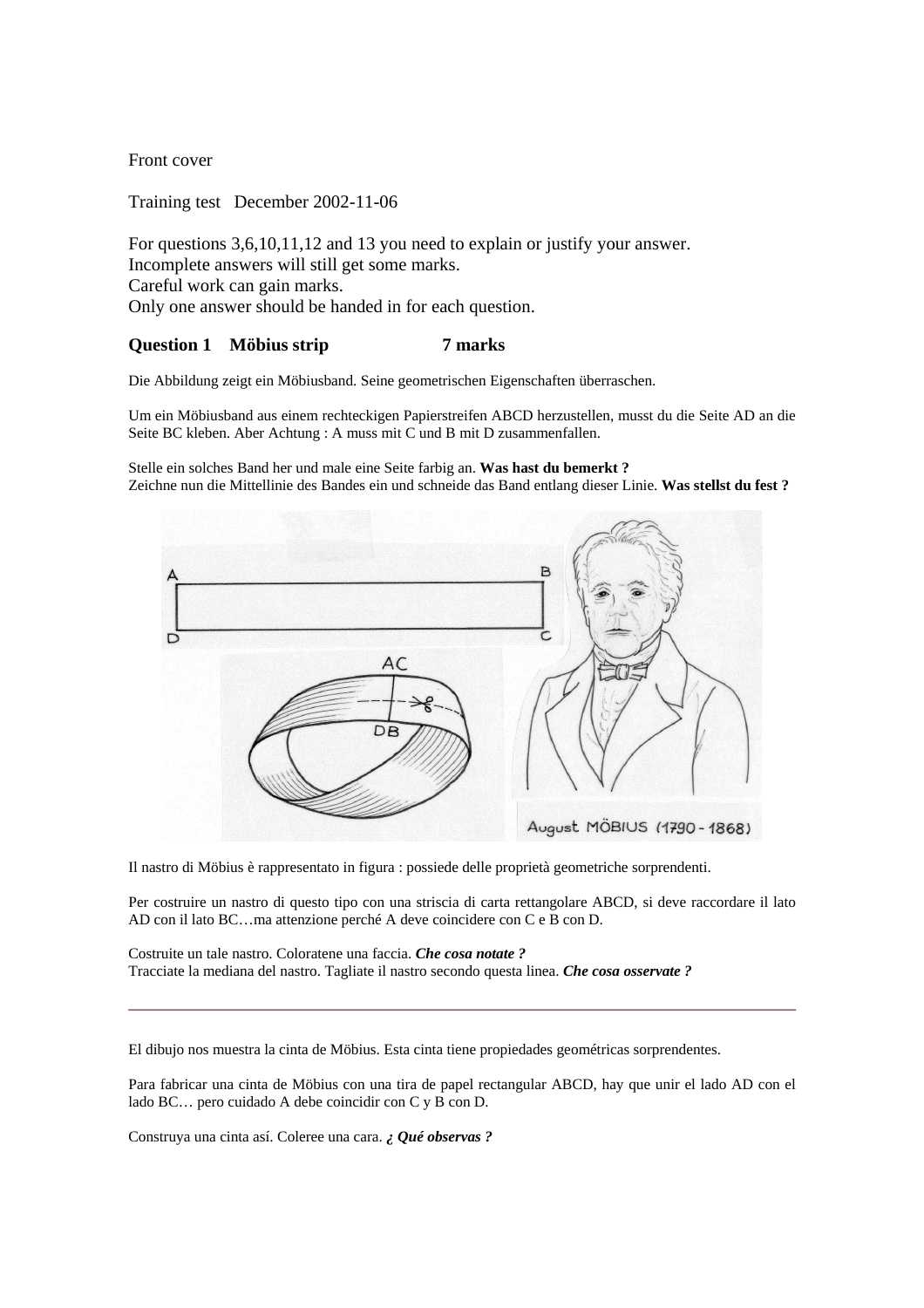Trace la línea mediana de la cinta. Corte la cinta siguiendo esta línea. *¿ Qué constatas ?*

#### **Question 2 No mistake 5 marks**

For a standard dice, the numbers on opposite faces always add up to 7. In spite of this rule, you can still get different examples of a dice, for example:



Draw the net for every possible different example of a standard dice using this grid as your starting point.



(Note: the singular of dice is die, so we should say " one die". Would you?)

#### **Question 3 Speed trap 7 marks**

Four people enjoy driving. They drive the same journey of 24 km every day. Sylvie who is very cautious drives very carefully. She always takes the same time for the journey. Christine does the journey 6 minutes faster. Michel drives too fast and takes 6 minutes less than Christine. Antoine is quite irresponsible and takes 6 minutes less than Michel. In fact Antoine's speed is double Christine's speed.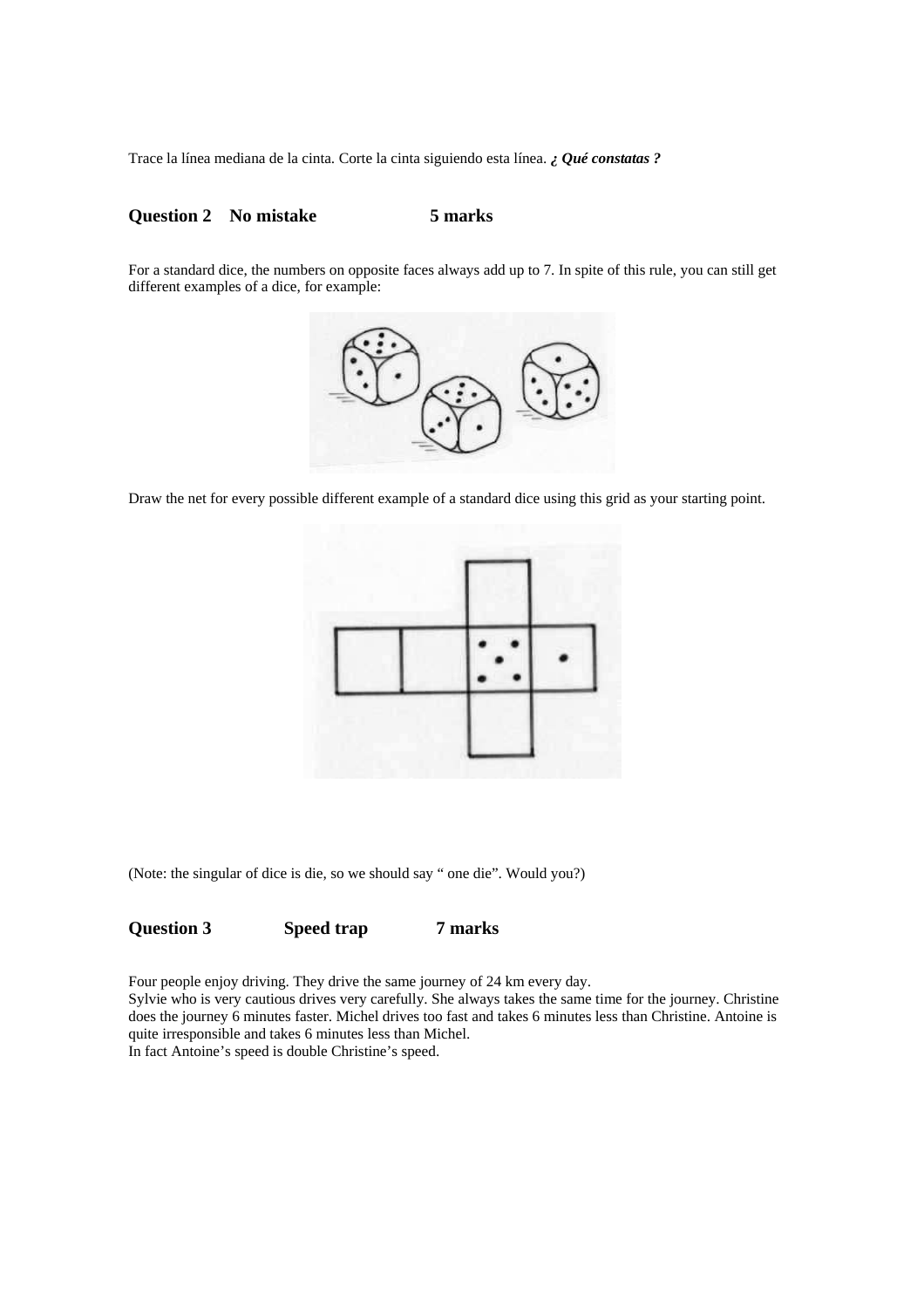

Find the average speed of each driver.



Maurice draws a magic star in which he is going to put the whole numbers 0 to 13. The sum of any four numbers in a line has to be the same.

Complete Maurice's star and draw it neatly on your answer paper.

# **Question 5 In control 7 marks**

Towards the end of the 20<sup>th</sup> century, Syldavia needed 4 centres to control its airspace. They were based at Nansk, Klow, Lugdun and Tolsa.

To coordinate the work of the four centres the Syldavian authorities had a simple rule: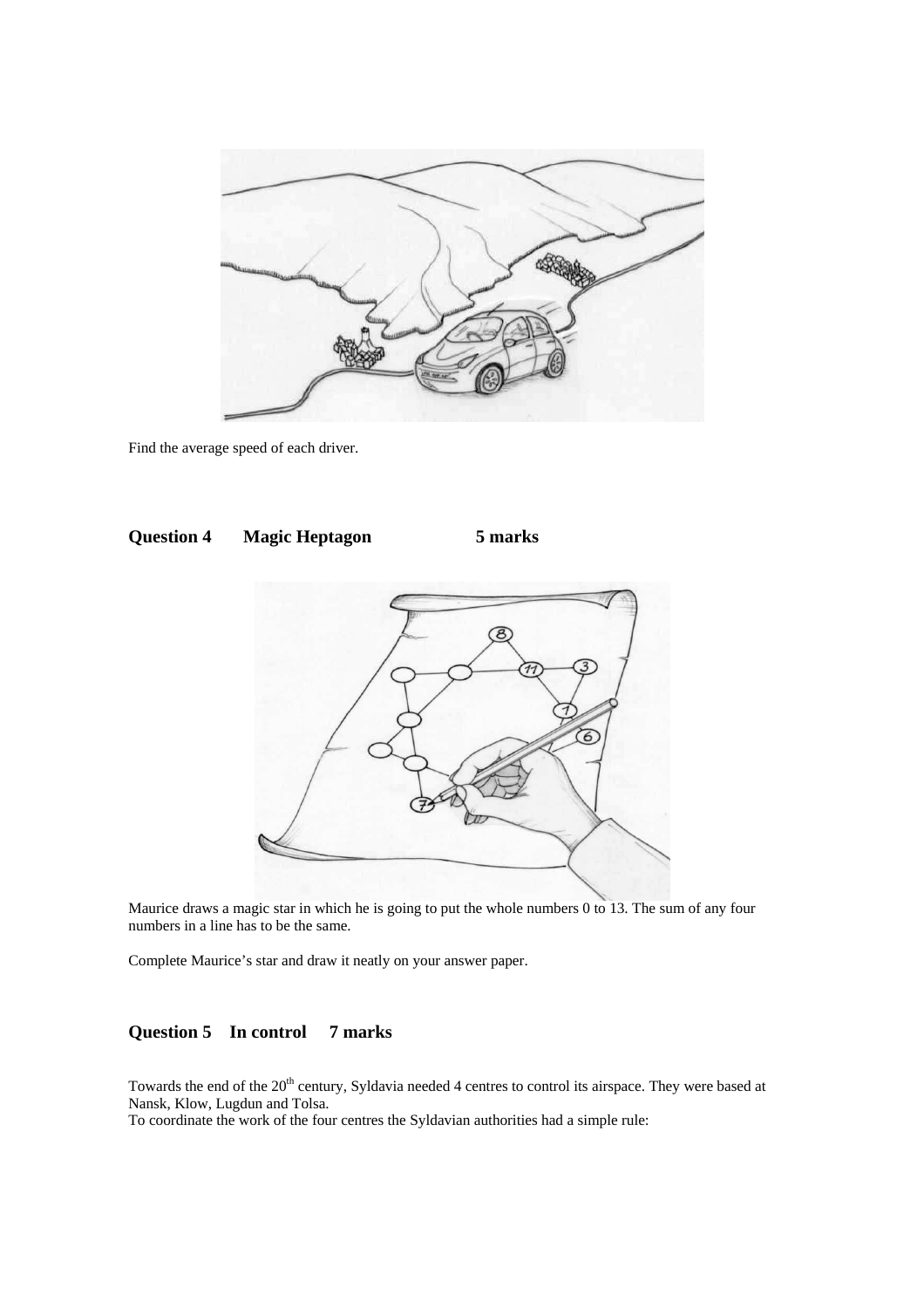" Every aircraft flying over the country must be controlled by the airspace control centre nearest to its position."

Because of this rule Syldavia was divided into 4 control zones.



Show the positions of the four centres on your answer sheet using a scale 1 cm to 50 km. Show the 4 zones on four different colours after drawing the boundaries carefully.

You are given the distances:  $KT = 600 \text{ km}$   $KL = 350 \text{ km}$   $NK = 350 \text{ km}$   $TL = 400 \text{ km}$   $NT = 450 \text{ km}$ 

## **Question 6 Ever increasing! 5 marks**

Hector, who is 50 years old today, finds out that life expectancy in his country is now 78 years. It goes up 2 months every year.

If this trend continues in which year of Hector's life will his age be the same as the life expectancy in his country?

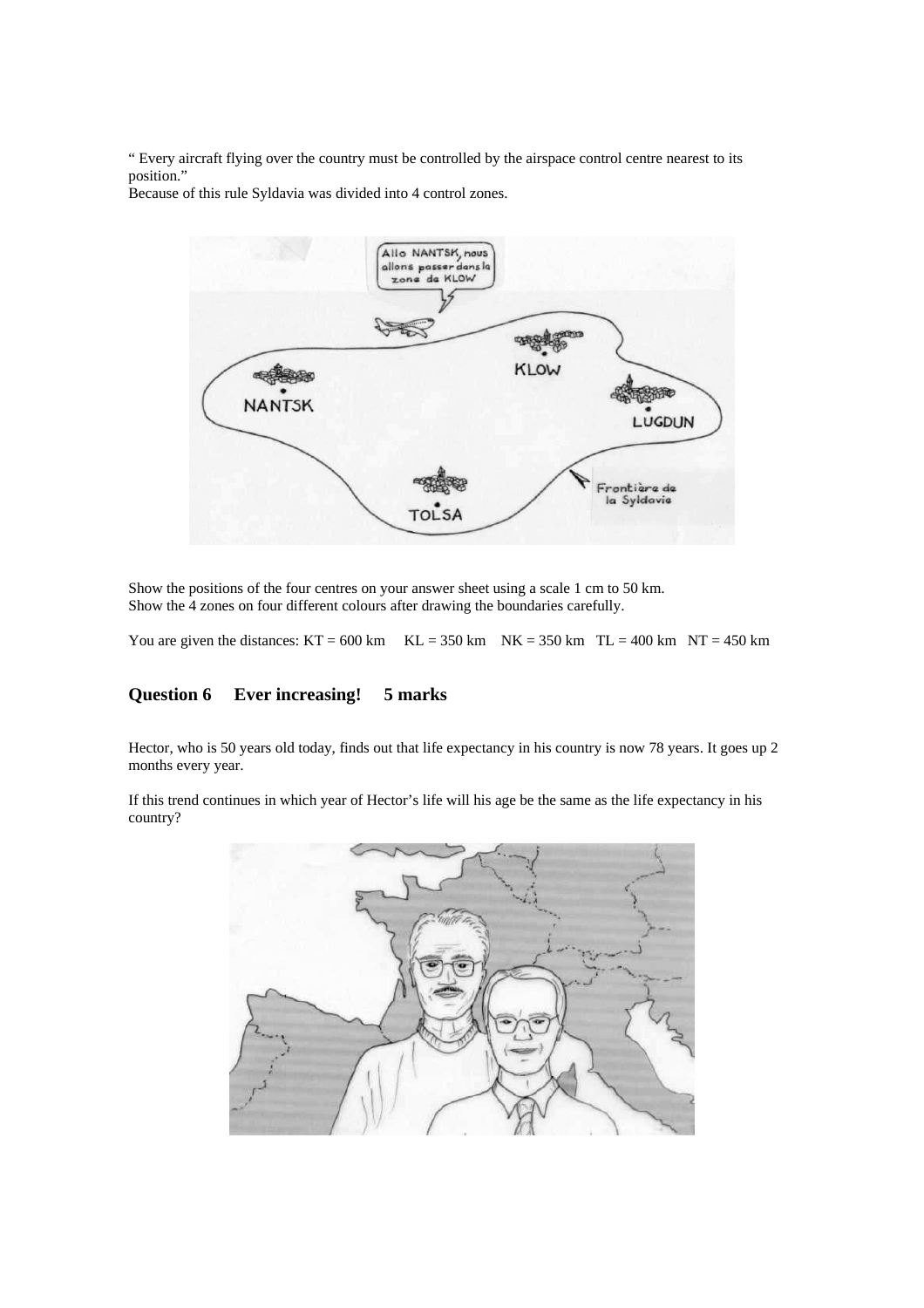#### **Question 7 Nonconformist 7 marks**

" So reflection symmetry has to be at right angles! Why?"

Jacques wants to change the rules so that reflection in a line is no longer at right angles but can be oblique. He invents oblique symmetry with the rules:

The point M' is the image of M on reflection in the line AB and parallel to the line *d* when

- 1) the lines MM' and *d* are parallel
- 2) the mid-point of MM' is on the line AB.

Draw on your answer sheet a diagram similar to the one below. Construct on it the image of the circle under this oblique symmetry by drawing a large enough number of points.

The lines AB and *d* make an angle of 60\*



**Question 8 Baa – baa black sheep 5 marks** 

The white sheep and the black sheep want to change fields with each other. The problem can be turned into a game:

3 white sheep and three black sheep are placed in the grid below made up of 7 boxes.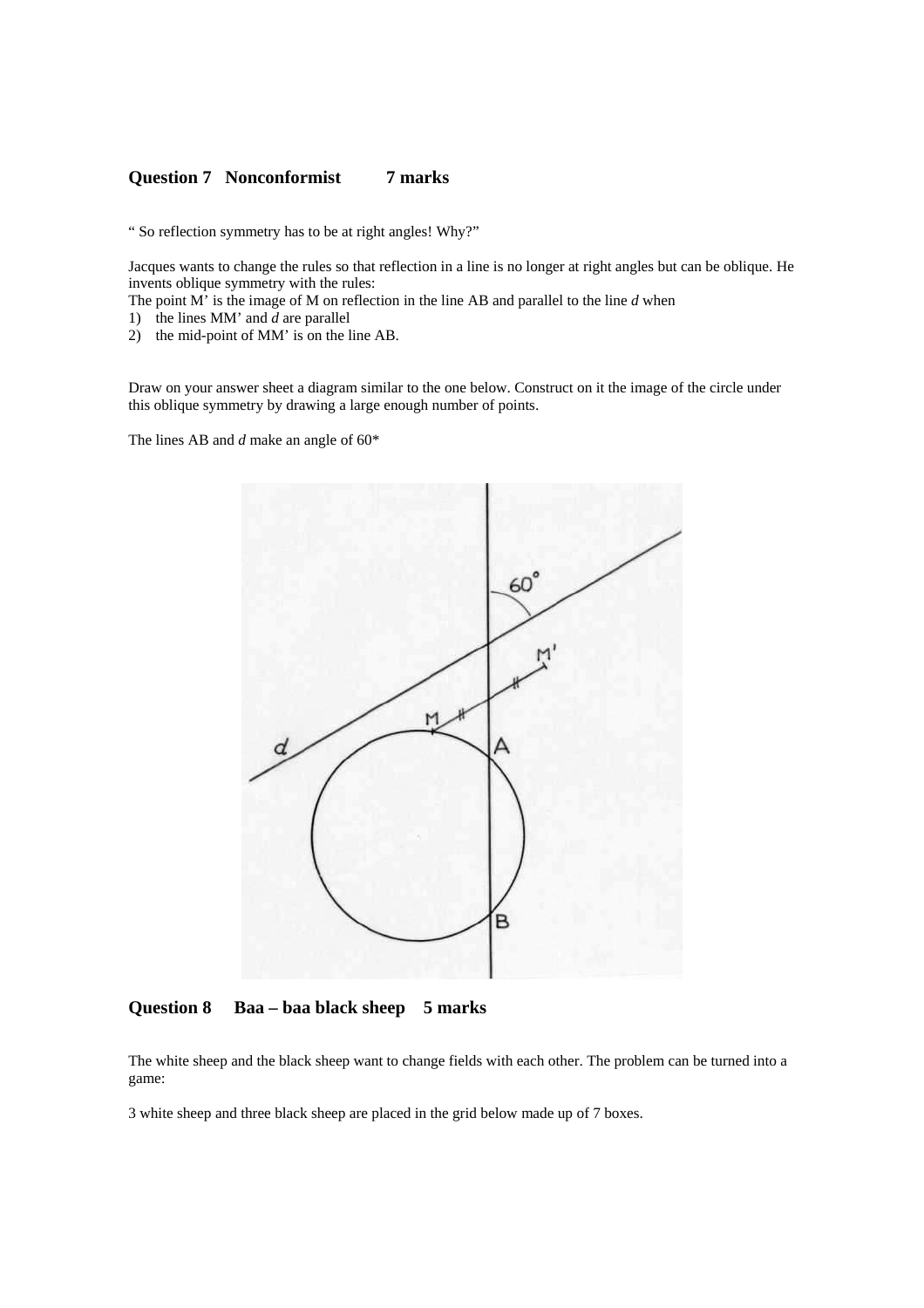

You can move the sheep in two ways:

- you can move a sheep forward into an empty box if there is one in front of it
- you can jump a sheep over a neighbouring sheep to get to an empty box.

You have to get the white sheep on the right and the black sheep on the left, separated by an empty box.

Write down a sequence of moves which will bring this about.



**Question 9 On the tiles 7 marks** 

During an archeological "dig" at the monastery of San Fruttuoso near Genoa, they found a tiled floor made from an equal number of two different kinds of tiles.

One kind was the regular eight-pointed star that is made by taking two squares of side 10 cm and putting one on top of the other, making sure that the centres of the squares are also one on top of the other.

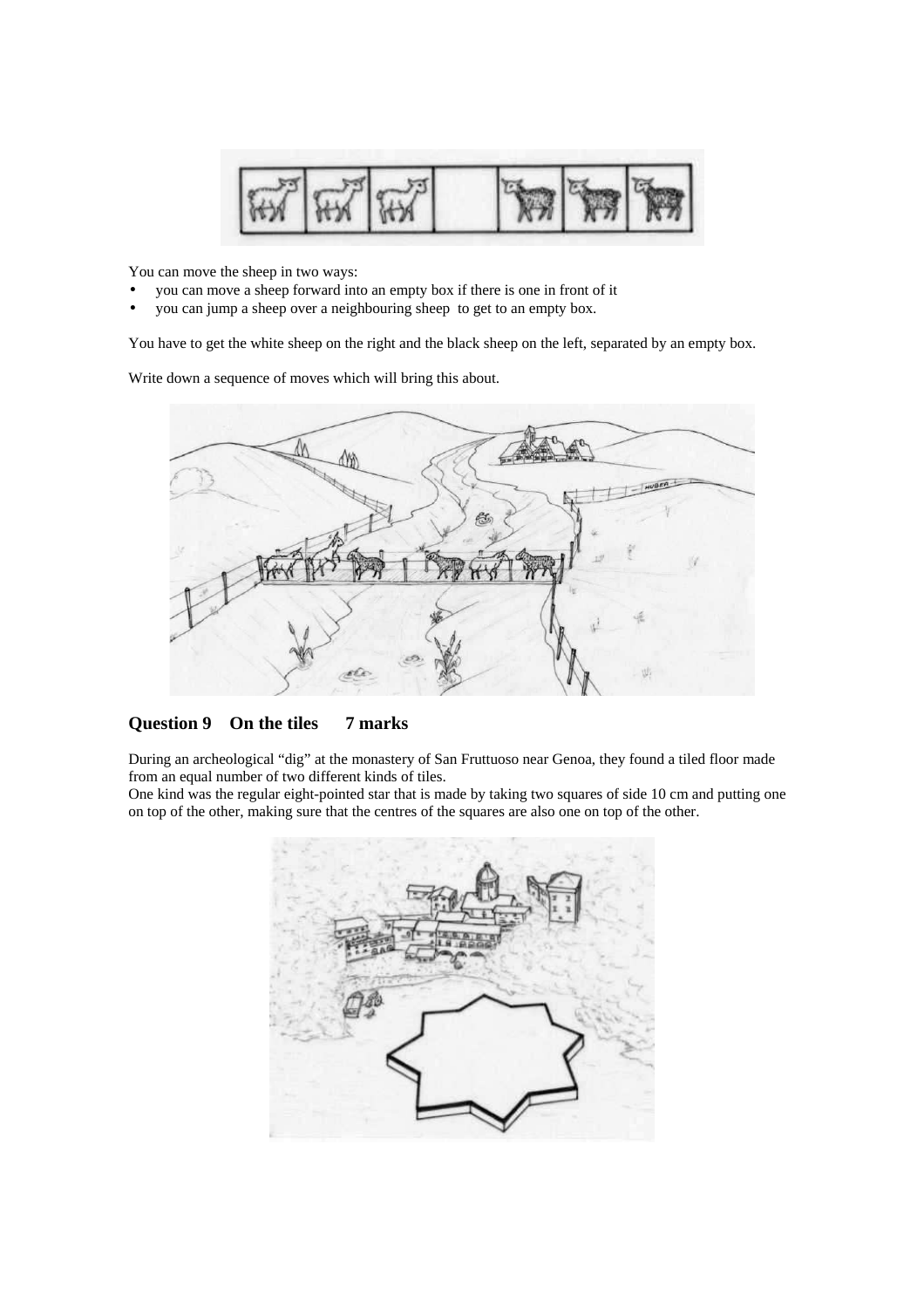The other kind of tile has the same length of perimeter as the first type. This second kind fits with the first to form a tiled floor without any gaps.

Show on your answer sheet an arrangement of 6 tiles, 3 of each kind. Use a scale of 1:2.

### **Question 10 Triangle puzzle 10 marks**

ABC is an equilateral triangle with side 8 cm.

Three points A',B',C' are placed respectively on AB, BC and CA, so that  $AA' = BB' = CC'$ .

How can you find the distance AA' so that the triangles AA'C', BB'A' and CC'B' are right-angled triangles with the right angle at A', B' and C' respectively. Justify your answer.



#### **Question 11 Means to an end 5 marks**

Senior classes only

Marc has been playing with his calculator. He says that he now knows how to find the last two digits of any power of 7.

What are the last two digits of  $7^{2003}$  ? Explain how you found them.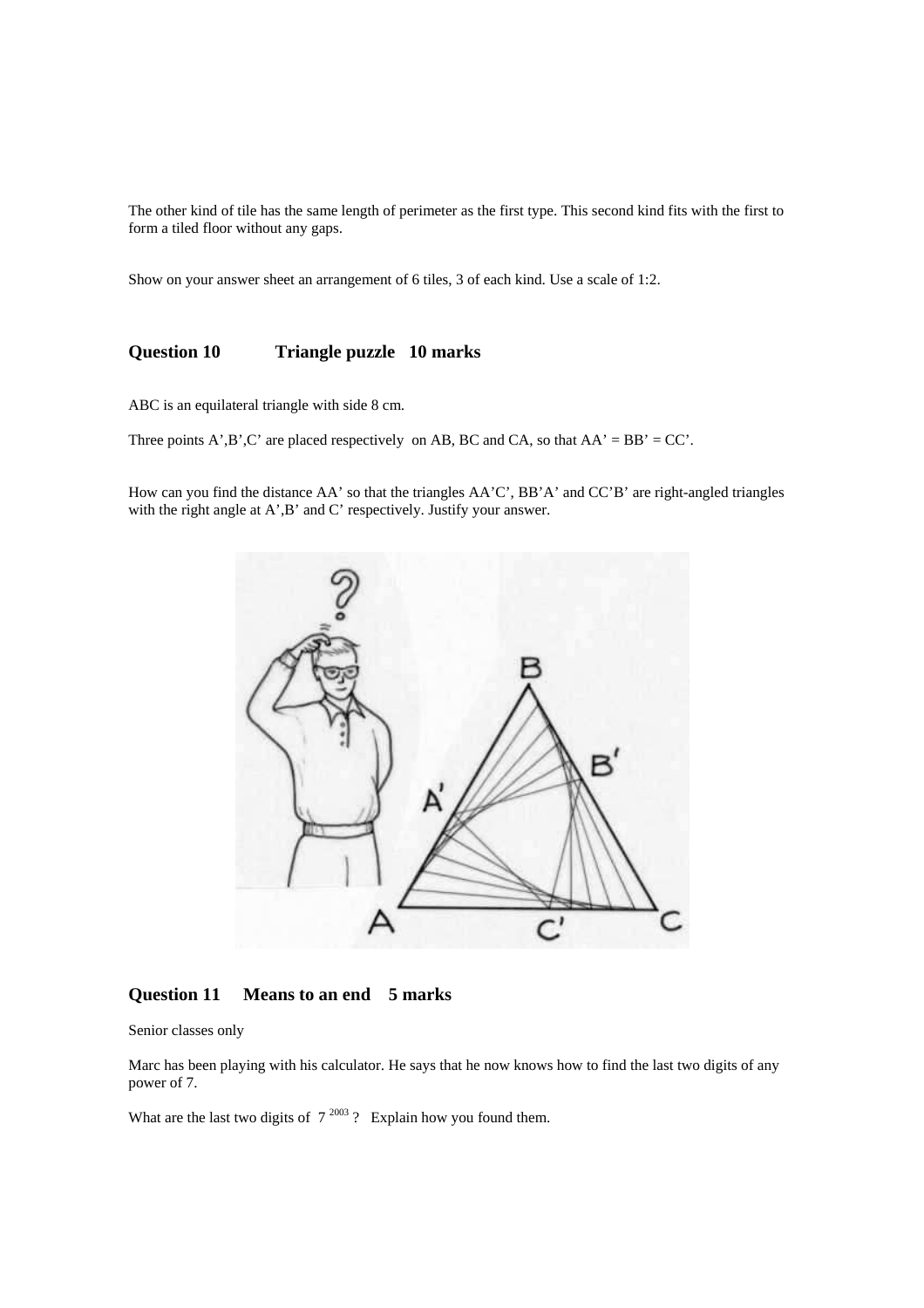

# **Question 12 Snail's pace 7 marks**

Senior classes only

A snail wants to get from point A to point B by the shortest route. On the way it will have to climb over the glass covering the plants. The sizes are shown here on the diagram. The glass cover is in the shape of a prism.



Work out the length of the shortest route. Explain your answer.